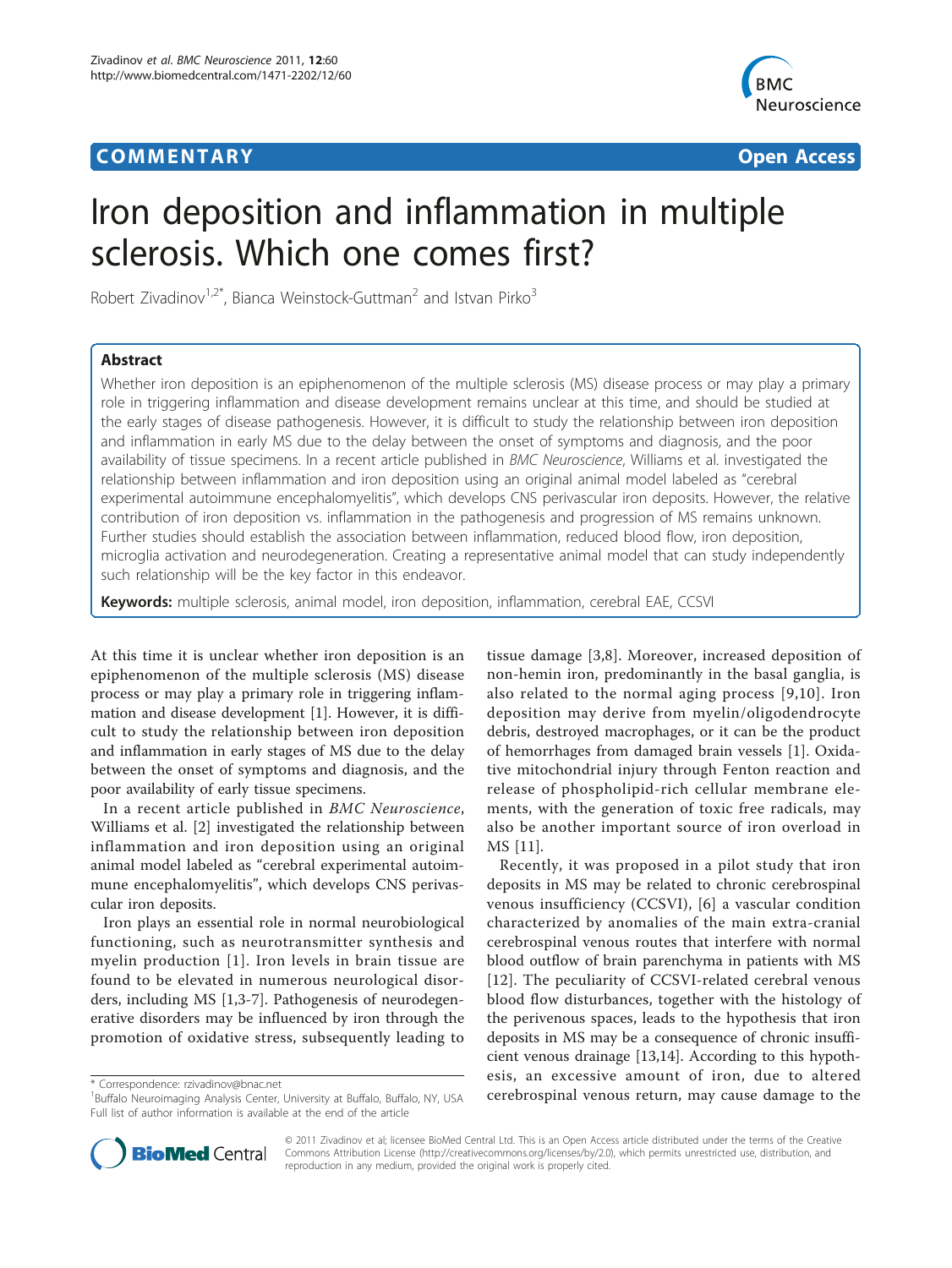blood-brain-barrier and consequent disturbed microcirculation, leading to erythrocyte extravasation as a primary source of iron deposition in the form of micro bleeds. In fact, histological and MRI studies confirm erythrocyte extravasation in a subset of brain plaques of MS patients, and the presence of iron-laden macrophages at the perivenular level, with lesion progression occurring along the venous vasculature [[4](#page-2-0),[5,15](#page-2-0)-[19\]](#page-2-0). It has been observed that the cell involved in iron overload with the greatest effect on immunity is the macrophage, and there is a close relationship between iron and the major cells of adaptive immunity, the T lymphocytes, since they are major players in recycling the iron from hemoglobin [[20\]](#page-2-0). Therefore, iron may be a powerful chemotactic stimulus that attracts macrophages and contributes to or causes initial activation of T-cell autoimmunity in patients with MS. On the other hand, an alternative hypothesis could be that decreased blood flow in brain parenchyma of MS patients could result from vessel congestion or occlusion due to inflammatory cells, fibrin deposits, or other factors [[5](#page-2-0),[21](#page-2-0)]. In this case, iron deposits could develop as a consequence of inflammatory reactions rather than causing them.

Williams et al., [[2\]](#page-2-0) developed their cEAE model by giving a mouse an encephalitogen injection followed by a stereotactic intracerebral injection of tumor necrosis factor-alpha (TNF- $\alpha$ ) and interferon-gamma (IFN- $\gamma$ ). In order to test whether iron deposition precedes inflammation, they included 3 groups of control animals that received encephalitogen followed by an intracerebral injection of saline, or no encephalitogen plus an intracerebral injection of saline or cytokines. They used laser Doppler to measure cerebral blood flow, and MRI and iron histochemistry to localize iron deposits. Additionally, they utilized standard histology to localize inflammatory cell infiltrates, microgliosis and astrogliosis.

They report that inflammatory cell infiltrates are associated with perivascular iron deposits; however inflammatory cells were also observed without associated iron deposits. Consequently, they conclude that the development of inflammatory cell infiltrates is not necessarily dependent on iron deposition in this model. The presence of iron deposits around cerebral blood vessels is observed predominantly in mice with cEAE, but not in the control groups. This is an important finding, suggesting that encephalitogenic activation of inflammatory cells and their further enticement by cytokines is required to initiate the iron deposition. Nevertheless, what cannot be fully excluded from this study is whether a condition like CCSVI may contribute to increased iron deposition in MS, and if iron induced endothelial damage at the level of blood-brain-barrier may further lead to increased inflammation and neurodegeneration. In fact, recent studies suggest that CCSVI is present only in some, but not all MS patients, and is also present in healthy subjects and patients with other neurologic diseases [[22](#page-2-0)]. Moreover, the prevalence of CCSVI is rare at first clinical onset, [\[22,23\]](#page-2-0) but increases with progression of the disease, strongly arguing against a causative role [\[22,24](#page-2-0)].

Another important finding of the Williams et al. study, [[2\]](#page-2-0) is that Doppler analysis revealed that cEAE mice had a reduction in cerebral blood flow compared to controls, which might be due to vessel congestion caused by inflammatory cells. In addition, they found that inflammatory stimuli were accompanied by increased occurrence of iron deposition around vessels, although it was independent of the degree of vessel stenosis. Vessel congestion has also been noted in selected studies of MS, [[5](#page-2-0),[16,17](#page-2-0),[21](#page-2-0)] therefore, these findings support a pathogenic mechanism whereby vascular inflammation leads to alterations in CNS blood flow and consequent iron deposition. Moreover, the average number of vessels per animal that showed iron deposition without inflammation was actually significantly higher than the number of vessels with inflammation and iron deposition suggesting an independent progressive process related to iron accumulation ensuing the initial inflammatory trigger.

Mice with cEAE also demonstrated increased astrogliosis and microgliosis, with reactive microglia staining positively for iron [[2\]](#page-2-0). However, iron deposits were not required for the development of astrogliosis and microgliosis around vessels, since these reactions were observed in the absence of perivascular iron deposits. It is possible that iron deposits could amplify MS pathogenesis via these cells, since it has been demonstrated that iron is taken up by perivascular microglia/macrophages in MS and EAE [[3-5,18\]](#page-2-0).

A potential critique of the model [[2\]](#page-2-0) is that focally increased concentrations of TNF- $\alpha$  and IFN- $\gamma$  in the brain occurring at the same time as the development of an autoimmune myelin epitope response may not plausibly occur spontaneously; however, the modification of the immune response clearly has led to a model of focal iron deposition in the brain in the context of inflammation. Dr. LeVine's team reported similar iron deposition in earlier publications without the need for the focal brain injections [[25\]](#page-2-0) and it is not clear how their original model compares to the currently reported model from the standpoint of iron deposition.

Many uncertainties remain about the overall importance and contribution of iron deposition to inflammation (or vice versa) in the pathogenesis of MS. However, the study by Williams et al. [[2\]](#page-2-0) provides important evidence that inflammation may be unrelated to and can precede iron deposition in cEAE. Further studies in examining the association between inflammation and iron deposition are needed to clarify this neglected area